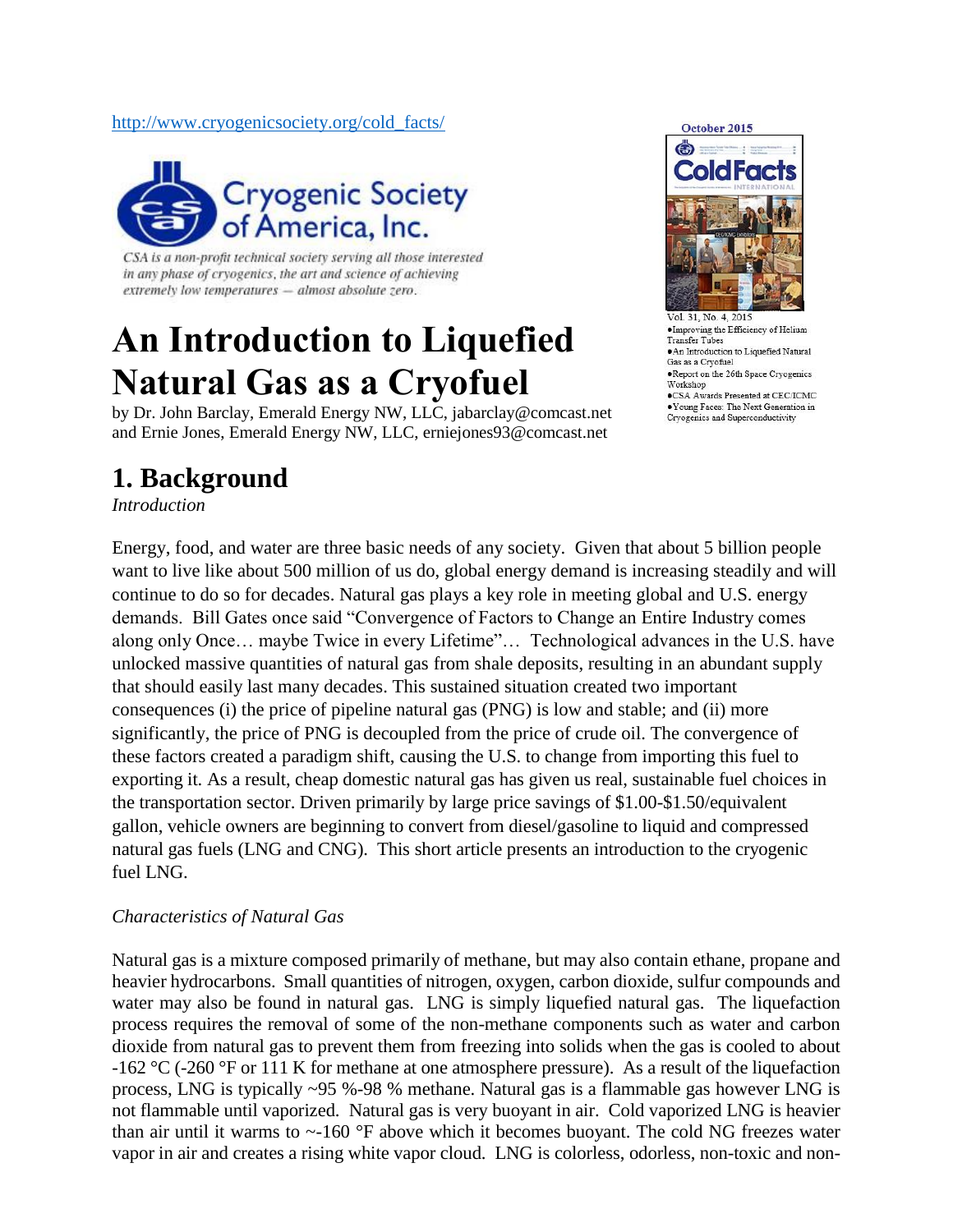corrosive and has ~625 times the energy density as NG at 60 °F and 14.695 psia. This large increase in energy density is why LNG is so important for storage, transport, and delivery of natural gas. A gallon of LNG contains ~82.6 scf of natural gas, weighs ~3.45 lbs, and contains ~82,990 Btu of energy (depending on high or low heating value, and pressure, temperature, composition). The flammability range of NG is between  $\sim$  5% and  $\sim$  15% in air at ambient conditions. NG has a very high auto-ignition temperature of ~1004°F and has higher ignition energy than many other fuels. Methane burns but does not explode in an unconfined environment. Natural gas vaporized from LNG can cause asphyxiation in an unventilated confinement, and cryogenic temperature of LNG cause well-known cryogenic liquid hazards. Methane with one carbon molecule is the cleanest fossil fuel (gasoline has ~8 carbon molecules, while diesel has ~14). Combustion of natural gas emits ~25 % less  $CO_2$ /equivalent energy than gasoline/diesel and ~50 % less  $CO_2$ /equivalent energy than combustion of coal. It produces significantly lower emissions, e.g. ~87 % reduction of  $NO<sub>x</sub>$ ,  $\sim$ 95+ % reduction of PM, and much lower amounts of SO<sub>x</sub> than diesel or gasoline fuels.

# **2. Sources of Natural Gas**

Methane comes from many sources with long-term supply including some renewable/sustainable sources. U.S. sources of methane include:

- Natural gas wells –wells without any oil co-production.
- Associated gas wells –wells with oil co-production.
- Coal seam or coal mine gas –methane gas released by drilling pinnate patterns of horizon wells into coal seams. Coal mines sealed after coal extraction capture methane released from remaining coal.
- Shale gas sometimes referred to as 'unconventional gas', the development of precision horizontal drilling at great depths  $(\sim 10,000$  ft. vertically and  $\sim 3,000-5,000$ ft. horizontally) followed with high-pressure hydraulic fracturing of tight shale formations.
- Biogas from landfills –naturally occurring methanogenic bacteria convert the complex carbohydrates, lipids/fats, and proteins into a mixture of  $CH_4$  and  $CO_2$  with lesser amounts about 100 other compounds.
- Biogas from anaerobic digesters waste stream such as municipal solid wastes and other biomass stream such algae biomass can be converted to biogas that is ~65% methane and  $\sim$ 32% CO<sub>2</sub>. This is a renewable/sustainable source of methane that can be readily converted to LNG.
- Methane hydrates –DOE reported several years ago that proven reserves of methane hydrates in deep U.S. waters in the Artic and Gulf of Mexico are large enough to provide U.S. energy needs for ~2,000 years!

# **3. Uses of Natural Gas**

*The Energy Industry*

The huge surplus of NG in the U.S. has created numerous new entrepreneurial companies of various sizes and business models across the entire energy supply chain. Several well-known large energy companies have also formed consortia to invest billions of dollars in development of large NG export projects at several U.S. coastal locations. These businesses will make LNG from pipeline gas, transport it to customers via large cryogenic tankers carrying up to ~50 million gallons of LNG per load, and sell it to long-term customers (e.g., Tokyo Gas in Japan) on the world market.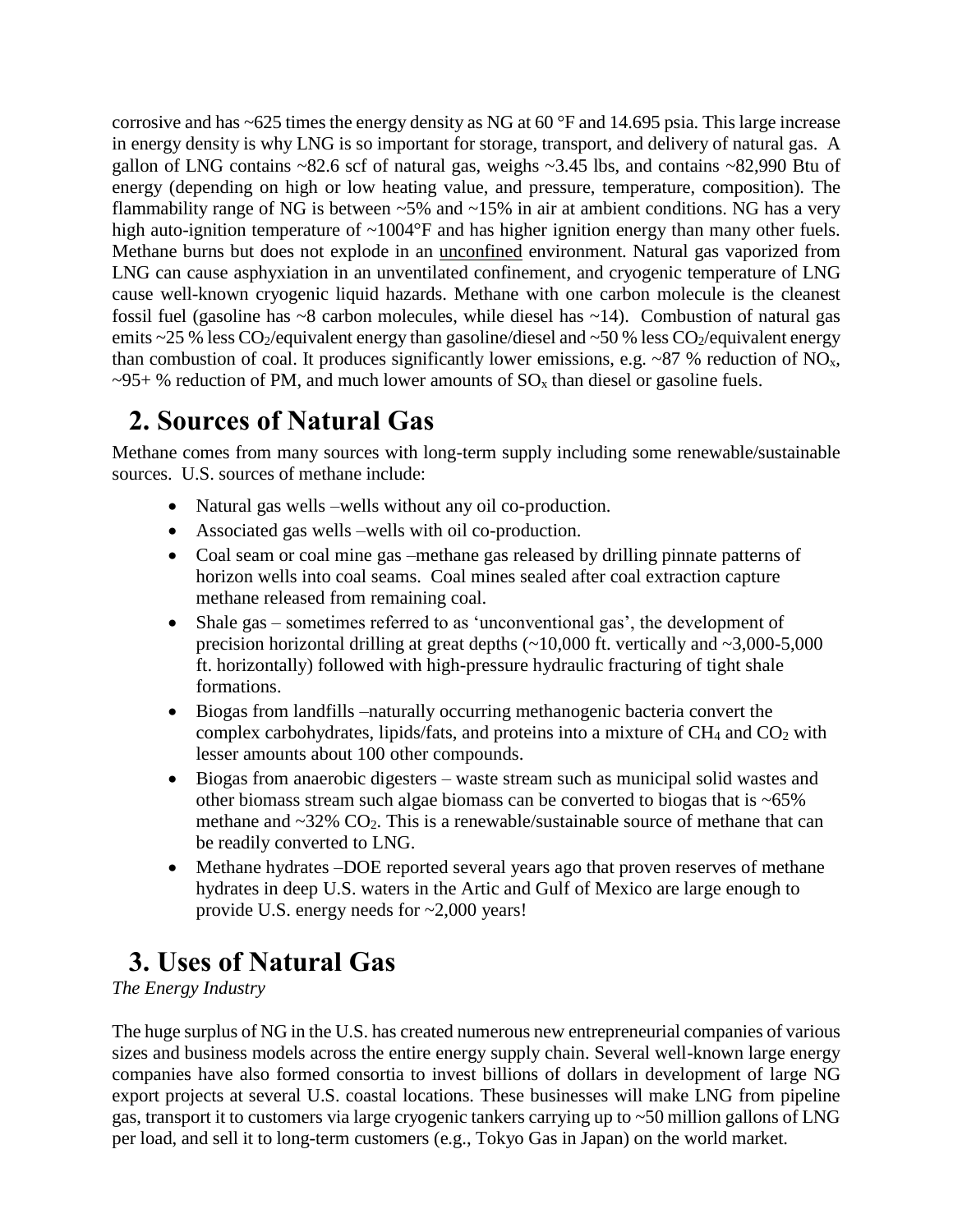Another major force of change for LNG came in ~2010 when International Maritime Organization members approved large reductions of sulfur and other noxious emissions from crude-based ship fuels. To meet these requirements, ship owners had to convert to low-sulfur distillate or some other alternative to meet emissions limits if the ships want to enter ports in countries such as Norway, Sweden, the EU, U.S. or Canada. Low-priced LNG was a superior fuel choice that catalyzed development of LNG-fueled ships (e.g., Wartsila) about 2012. Many sizes of LNG-fueled ships are being commissioned presently which has driven establishment of bunkering (refueling) infrastructure in ports that safely and reliably provide LNG fuel to such vessels (e.g., Linde).

The U.S. energy industry is big business. Recent U.S. annual energy expenditure among five sectors<sup>1</sup> was \$2 trillion<sup>2</sup> and of this, the transportation sector fuel demand was \$675 billion. The average price of energy in the U.S. is ~\$20/MMBtu with the transportation sector paying the highest price. Natural gas supplies  $\sim$ 18-32 % of each sector except the transportation sector which is  $\sim$ 0.1 %. Vehicle fuels continue to be dominated by petroleum products. However, the U.S. transportation sector fuel choice is changing as explained in section 7 of this article.

#### *The Natural Gas Energy Supply Chain*

LNG liquefiers come in many sizes for supply infrastructure: i) global baseload facilities producing 1-10 million gpd of LNG; ii) U.S. peak-shaver facilities making 100,000-200,000 gpd of LNG; iii) small-scale facilities producing 15,000-60,000 gpd of LNG; iv) distributed, refueling station plants making 500-10,000 gpd of LNG; and v) micro-scale plants that make 5-50 gpd. The unit operations required to produce LNG from methane-containing sources of any scale have some unique features depending on location, size, feedstock source, and end use but all of them have common modules illustrated by this energy supply chain for conversion of pipeline natural gas to LNG/CNG fuels in NG vehicles.



#### **4. LNG Purification, Liquefaction, Storage, and Delivery** *Purification*

Concentrations of carbon dioxide, water, and odorants such as methyl mercaptan in PNG must be reduced below their solubility level in LNG before liquefaction to avoid freezing such impurities out in high-performance Al-brazed plate-fin cryogenic heat exchangers use to cool and liquefy the process stream. Typical concentrations are  $\sim$  50 ppm CO<sub>2</sub>, 1 ppm H<sub>2</sub>O, and 100 ppb sulfur compounds which can be obtained by molecular sieve adsorbents such as zeolite type 4A operating in a temperature swing or pressure swing cycle. Methane/PNG purification techniques are very well known<sup>3</sup>.

 $\overline{\phantom{a}}$ 

<sup>&</sup>lt;sup>1</sup> Industrial, commercial, residential, electricity generation, and transportation are commonly-used sectors of U.S. energy use

<sup>2</sup> U.S. Energy Information Administration website and reports; 2013ff

<sup>3</sup> Engineering Data Book, Vols. I & II; Gas Processors Suppliers Association; 12th ed., (2004)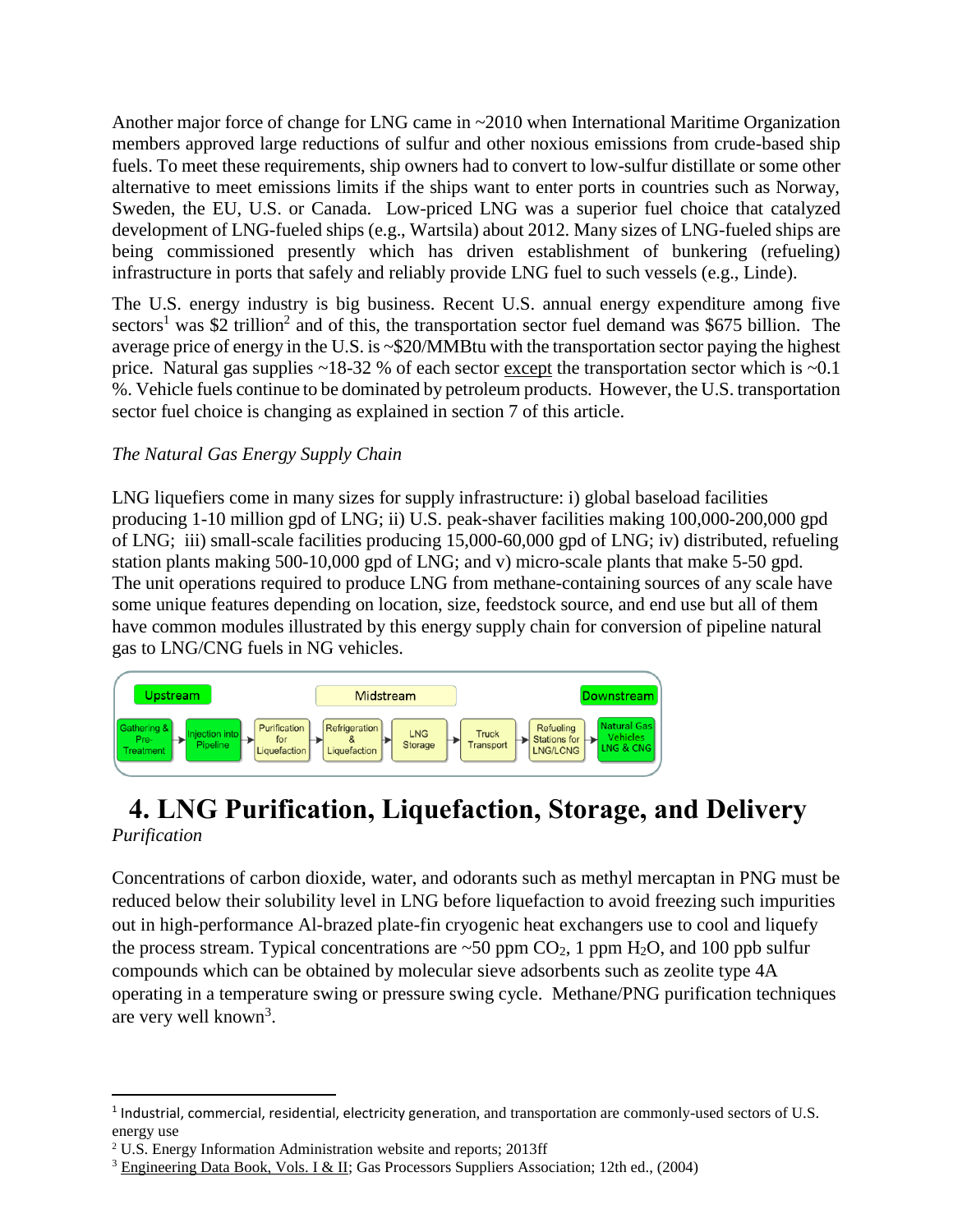#### *Liquefaction*

Liquefaction of different gases requires different specific energy to produce cryogenic liquid. The ideal (minimum) rate of work to cool and liquefy NG can be calculated by specifying the composition, pressure and temperature of the inlet process stream and the final pressure of the LNG. As an example for pure methane at 288.7 K and 0.1013 MPa (standard conditions) and assuming no pressure drop in the cryogenic heat exchanger, the enthalpy and entropy of the initial (labeled H for hot) and final (labeled f for final) states can be calculated<sup>4</sup> using isothermal compression of and isentropic expansion to LNG using validated codes (Refprops from NIST). Under these conditions the values are:

$$
s_{H} := 6.6031 \frac{kJ}{kg \cdot K} \quad \text{g}_{K} := -0.00009391 \frac{kJ}{kg \cdot K} \quad h_{H} := 888.96 \frac{kJ}{kg} \quad h_{K} := -0.010466 \frac{kJ}{kg}
$$
\n
$$
W_{dotCH4ideal} := \text{mass rate } CH4 \cdot \left[ T_{H} \left( s_{H} - s_{f} \right) + \left( h_{f} - h_{H} \right) \right]
$$
\n
$$
W_{dotCH4} := \frac{W_{dotCH4ideal}}{\text{mass rate } CH4} \quad W_{dotCH4} = 1.026 \times 10^{3} \cdot \frac{kJ}{kg}
$$

There are several cycles used to liquefy natural gas. These include a Linde cycle, a Cascade cycle, a Brayton cycle, Liquid Nitrogen, a Mixed Refrigerant cycle, and developing Active Magnetic Regenerative Liquefier cycles. The real work input in liquefiers based on these cycles is significantly larger because of effects including non-isothermal compression efficiency, heat exchanger approaches, pressure drops, expansion losses, and parasitic heat leaks. Actual work rates are at least 3 times larger than the ideal work rate in most liquefier designs. The thermodynamic performance of a liquefier is given by the Figure of Merit (FOM) defined as the ratio of the ideal to real work rate for liquefaction. A FOM of 0.33 is excellent. Examples of companies involved in design, manufacture, and operation of small-scale LNG plants with conventional designs includes the Lisbon Group; GE Oil & Gas; Linde: Stabilis Energy; and Prometheus Energy Group<sup>5</sup>. Emerald Energy NW is investigating efficient active magnetic regenerative liquefaction. 8 H<sub>1</sub> = 6.6031  $\frac{M}{k_B K}$  *K<sub>6</sub>* = -0.0000939<sup>1</sup> *K<sub>kH</sub>* = 888.86<sup>2</sup> *K<sub>kH</sub>* = -0.01046<sup>6</sup> *K<sub>K</sub>* W<br>
WacCH4iead <sup>1</sup> musstne CH4<sup>[T</sup>H<sup>(8</sup>H<sup>-8</sup>H<sup>)</sup> (<sup>h</sup>P<sup>-1</sup>h<sub>H</sub>)]<br>
W<sub>daCCH4</sub> =  $\frac{M_{ddC}CH4i\sinhh}{k_B}$ <br>
W<sub>daCCH4</sub> =  $\frac{M_{dd$ 

#### *Storage and Delivery*

LNG is usually stored in well-insulated cryogenic tanks near atmospheric pressure such as  $\sim$ 35 psia. It is transported in cryogenic tankers that contain ~10,000 gallons fully loaded. LNG Is delivered via different means depending upon the scale of operation.

## **5. Adoption of Natural Gas**

Robert Bryce of the Manhattan Institute wrote an excellent, well-documented report in April, 2011 entitled "Ten Reasons why Natural Gas will fuel the Future."<sup>6</sup> He discusses the impressive changes in the U.S. natural gas business that we call a convergence of factors that are creating a paradigm shift in transportation fuels. Some of R. Bryce's ten reasons are:

Natural gas saves consumers money.

 $\overline{a}$ <sup>4</sup> R. F. Barron, Cryogenic Systems, 2<sup>nd</sup> edition, Oxford University Press (1985)

<sup>5</sup> Please see web sites of these companies for more information.